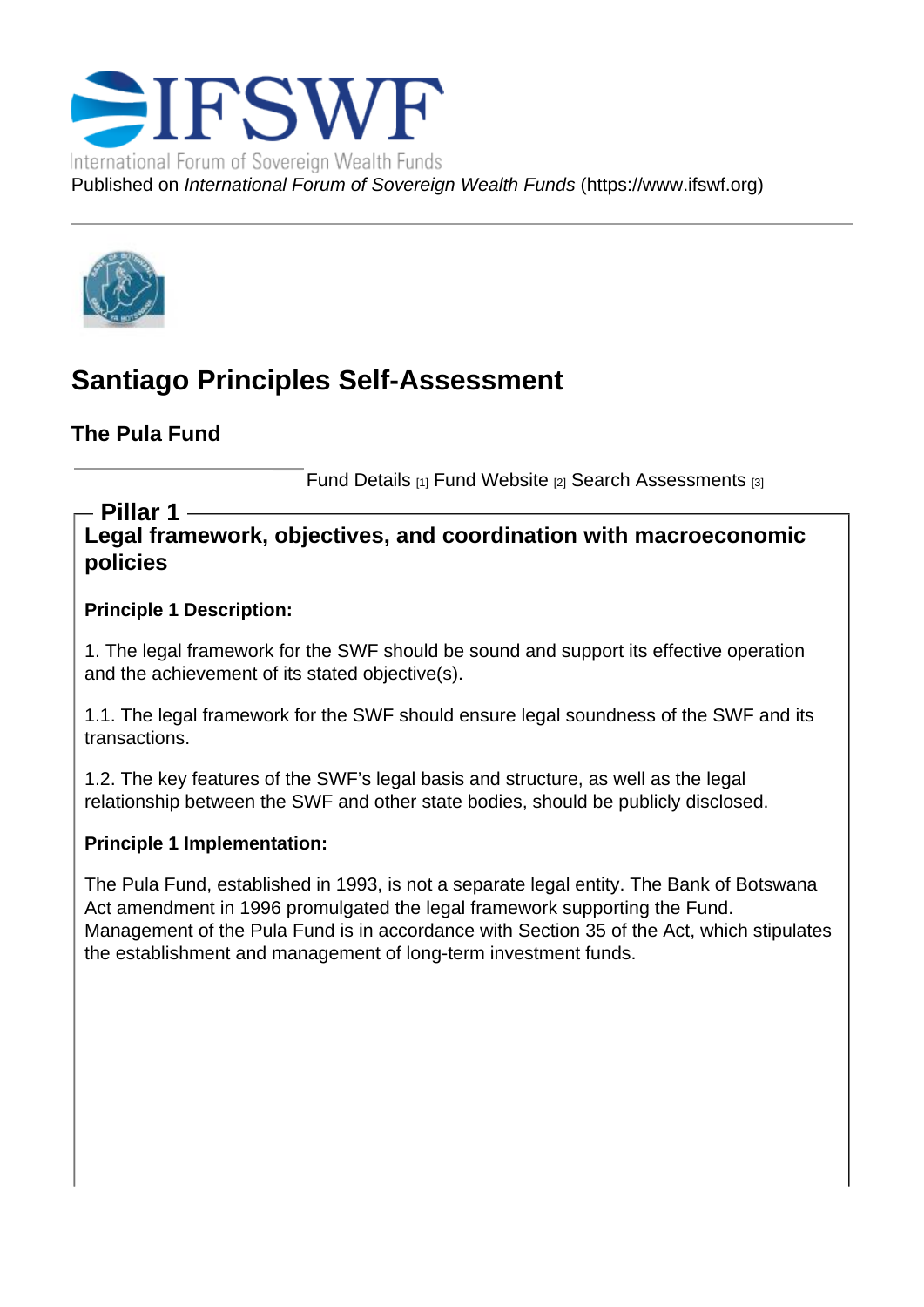The Act tasks the Bank of Botswana with the operational management and transactions of such funds. In addition, the Ministry of Finance and Economic Development (MFED) assumes the role of the asset-owner. The Bank of Botswana assesses the needs for primary international reserves (invested in the Liquidity Portfolio) to accomplish its principal objectives. In consultation with MFED, the assets in excess of reserves adequacy requirements form the investments in the long-term (Pula) Fund. The Bank determines the policies, terms and conditions for Pula Fund including selection of appropriate investments and the payment of dividends.

The Government of Botswana invests directly in the Pula Fund, via the Government Investment Account (GIA), which represents the government's ownership of the Pula Fund and accounts for the government's assets. The Act details the legal specifications for such activities.

### **Principle 2 Description:**

The policy purpose of the SWF should be clearly defined and publicly disclosed.

# **Principle 2 Implementation:**

These objectives include a short-term stabilisation objective and a long-term investment objective aimed at ensuring that assets are available for future generations in a situation where Botswana's vast natural resources (predominantly diamonds) are depleted.

By Act, the Bank of Botswana, after consultation with the MFED, determines the policies, terms and conditions for any such long-term investment funds, including the selection of appropriate investments and the dividends payable to the GIA. The Pula Fund investments are all external and not invested in Botswana; thus, the activities related to those investments do not have any significant direct domestic macroeconomic implications.

# **Principle 3 Description:**

3. Where the SWF's activities have significant direct domestic macroeconomic implications, those activities should be closely coordinated with the domestic fiscal and monetary authorities, so as to ensure consistency with the overall macroeconomic policies.

#### **Principle 3 Implementation:**

In practice, there are on-going consultations between the Bank of Botswana and the MFED. The Government has representation in the Bank of Botswana Board. The management of the Pula Fund is subject to recurring reviews and discussions between the Bank of Botswana and the MFED due to the shared ownership structure of the long-term assets invested in the Pula Fund.

The authorities' macroeconomic policy decisions (fiscal and monetary) that give rise to budget and/or external imbalances can lead to increases or decreases in the level of Pula Fund investments, as a result of withdrawals or injections into the Fund. The extent of such imbalances may be amplified by the current fixed (crawling band) exchange rate regime.

The management of the Pula Fund also considers the fiscal policy framework and the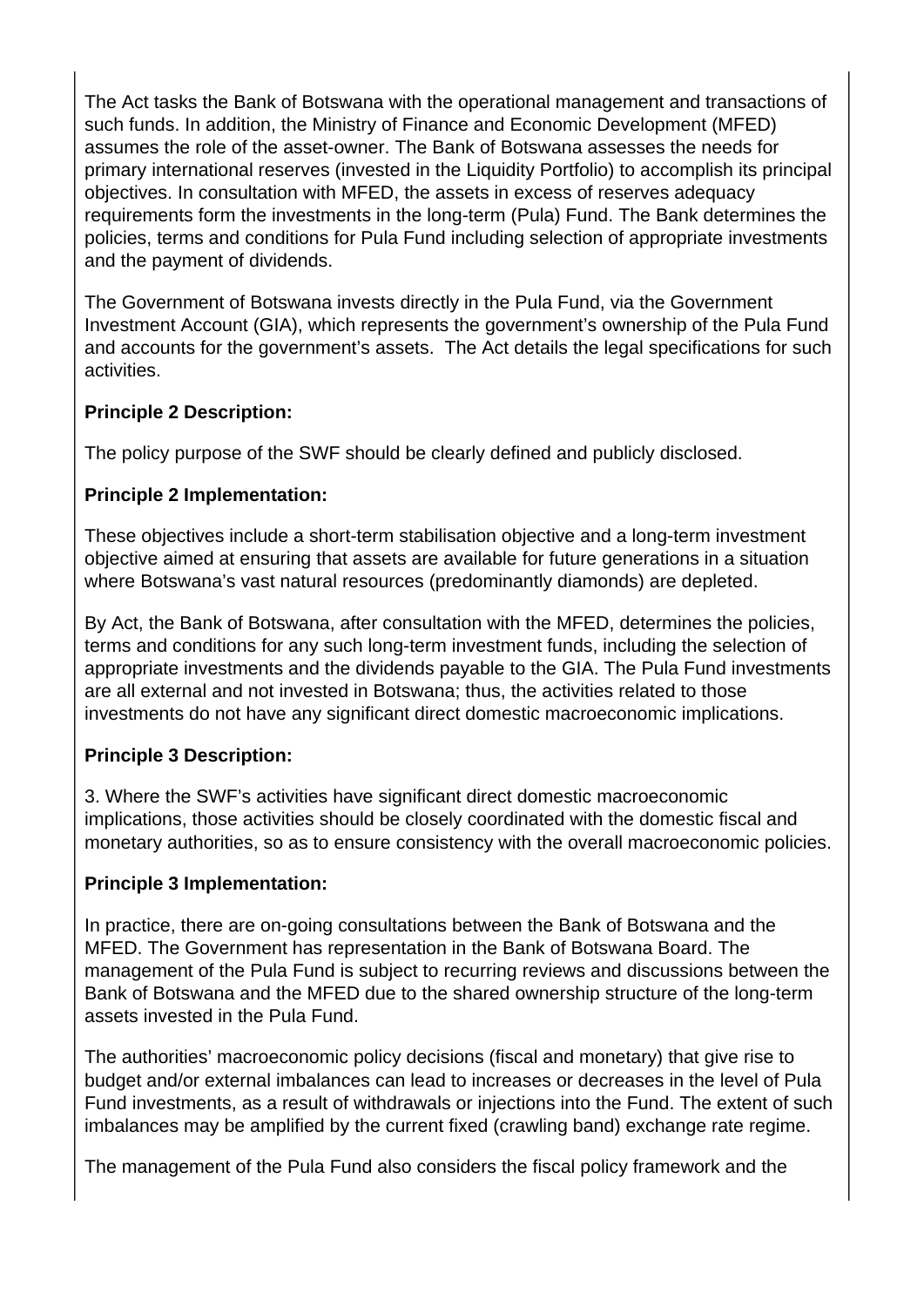three-pronged strategy of spending for development, affording stabilisation and saving for future generations.

# **Principle 4 Description:**

4. There should be clear and publicly disclosed policies, rules, procedures, or arrangements in relation to the SWF's general approach to funding, withdrawal, and spending operations.

4.1. The source of SWF funding should be publicly disclosed.

4.2. The general approach to withdrawals from the SWF and spending on behalf of the government should be publicly disclosed.

### **Principle 4 Implementation:**

The Government cannot withdraw more than its share of the Pula Fund, represented by the Government Investment Account, to finance the budget, requiring parliamentary approval. The Pula Fund does not function in any quasi-fiscal/off-budget operation to finance investment, or the purchase of goods and services outside the government budget framework.

The source of the Pula Fund funding is mineral proceeds and this is publicly disclosed.

If the need arises, to enable the Government to pursue agreed national development objectives, Government can withdraw from the Government Investment Account, which represents its share of the Pula Fund. That is, if the Government believed the funds in the Pula Fund are required for productive investment in the country, then the Pula Fund can be utilised. Rules for deposit and withdrawals are clearly defined and approved by the MFED. These are based on the adequacy of the primary reserve (Liquidity Portfolio) and expressed in terms of months of import cover. The rules are shared with the public through presentations and media.

The Government has opted for a qualitative approach. Withdrawal and injection discussions by stakeholders in the context of prevailing fiscal conditions determine the extent of withdrawals and injections. There is no predefined numerical trigger point for withdrawals or deposits. However, such clear trigger points exist for intra-funds transfers (long-term and short-term funds). This approach has served the country well through different economic cycles.

**Principle 5 Description:**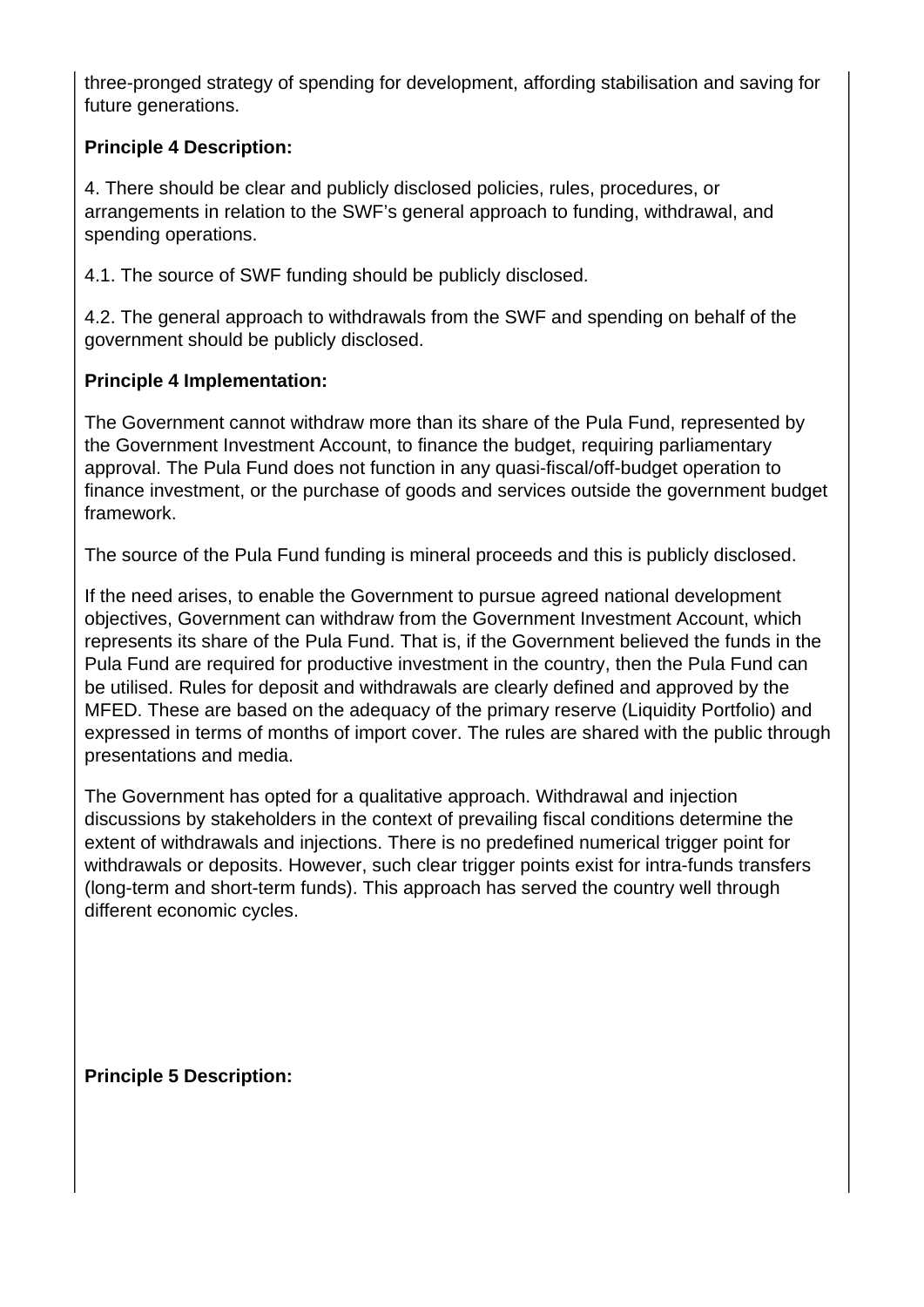5. The relevant statistical data pertaining to the SWF should be reported on a timely basis to the owner, or as otherwise required, for inclusion where appropriate in macroeconomic data sets.

Principle 5 Implementation:

The Botswana Financial Statistics is the Bank's monthly statistical bulletin. Information on the size of the Pula Fund and the government ownership is available in the publication.

See: http://www.bankofbotswana.bw [4]

In addition, the monthly government gazette publishes details and level of the Pula Fund. The Annual Report provides the audited financial statements and comprehensive details [about the Pula Fund, on an annual b](http://www.bankofbotswana.bw/)asis.

There are plans to improve and increase the range of information made available to the public.

# Institutional Framework and Governance Structure Pillar 2

Principle 6 Description:

6. The governance framework for the SWF should be sound and establish a clear and effective division of roles and responsibilities in order to facilitate accountability and operational independence in the management of the SWF to pursue its objectives.

Principle 6 Implementation:

The governance structure is outlined in Part IV of the Bank of Botswana Act. Based on this, a three-tier structure is followed in terms of governance:

- a. The Board of the Bank of Botswana has overall responsibility for the management of the Pula Fund. The Board includes a member from the MFED representing the government ownership of the Pula Fund. Other members of the Board include the Governor of the Bank of Botswana and seven (7) independent non-executive directors. The Board approves the investment policy and the strategic allocation while responsibility of developing and implementation of the investment guidelines has been devolved to the Investment Committee chaired by the Governor.
- b. The Investment Committee decides on the execution of the investment strategy, including tactical deviations from the board-approved strategic asset allocation. The Investment Advisor advises on strategic investment, external fund manager selection and monitoring. The custodian provides custody services and measures the performance of both the internally and externally managed Pula Fund portfolios.
- c. Led by the Financial Markets Department (FMD), the Bank Staff executes the investment strategy using both internal and external fund managers. Regular reporting of all the activities of the Pula Fund to the Board is utilised to ensure operational compliance with the agreed investment strategy. More specifically, under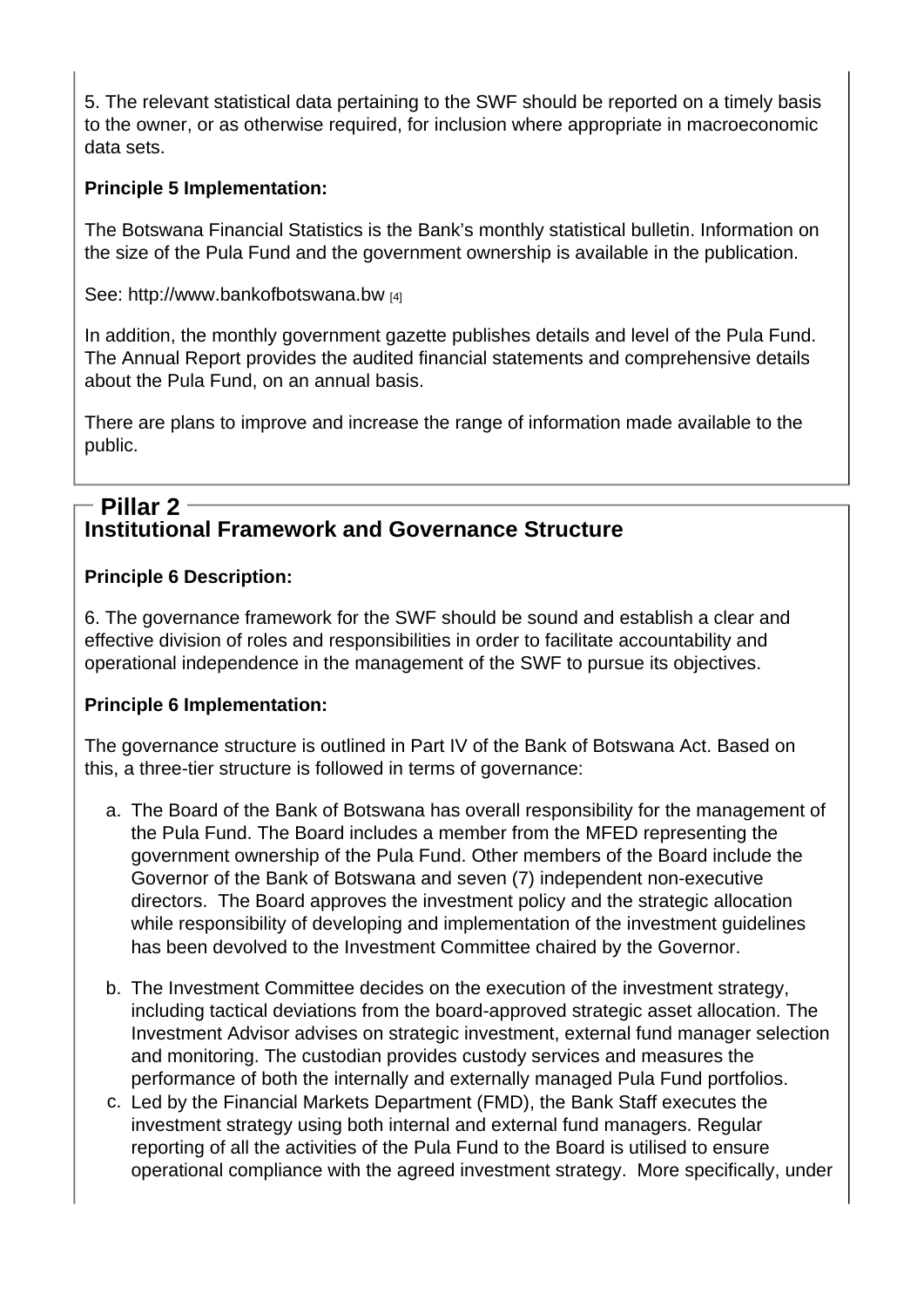- i. The International Dealing and Strategy Unit within FMD executes trades for the internally managed portfolio.
- ii. The Risk Management Unit advises on risk management and compliance to the investment guidelines.
- iii. The Verifications Unit undertakes reconciliation, cash transfer, correspondent banking and Know Your Status (KYC) processes

d) The Payments and Settlement Department and executes the back-office functions of the investment process.

e) The Finance Department executes the accounting, performance and valuation functions of the investment process.

The existing PF management structure, as at August 2019, is illustrated in the figure below:



#### **Principle 7 Description:**

7. The owner should set the objectives of the SWF, appoint the members of its governing body(ies) in accordance with clearly defined procedures, and exercise oversight over the SWF's operations.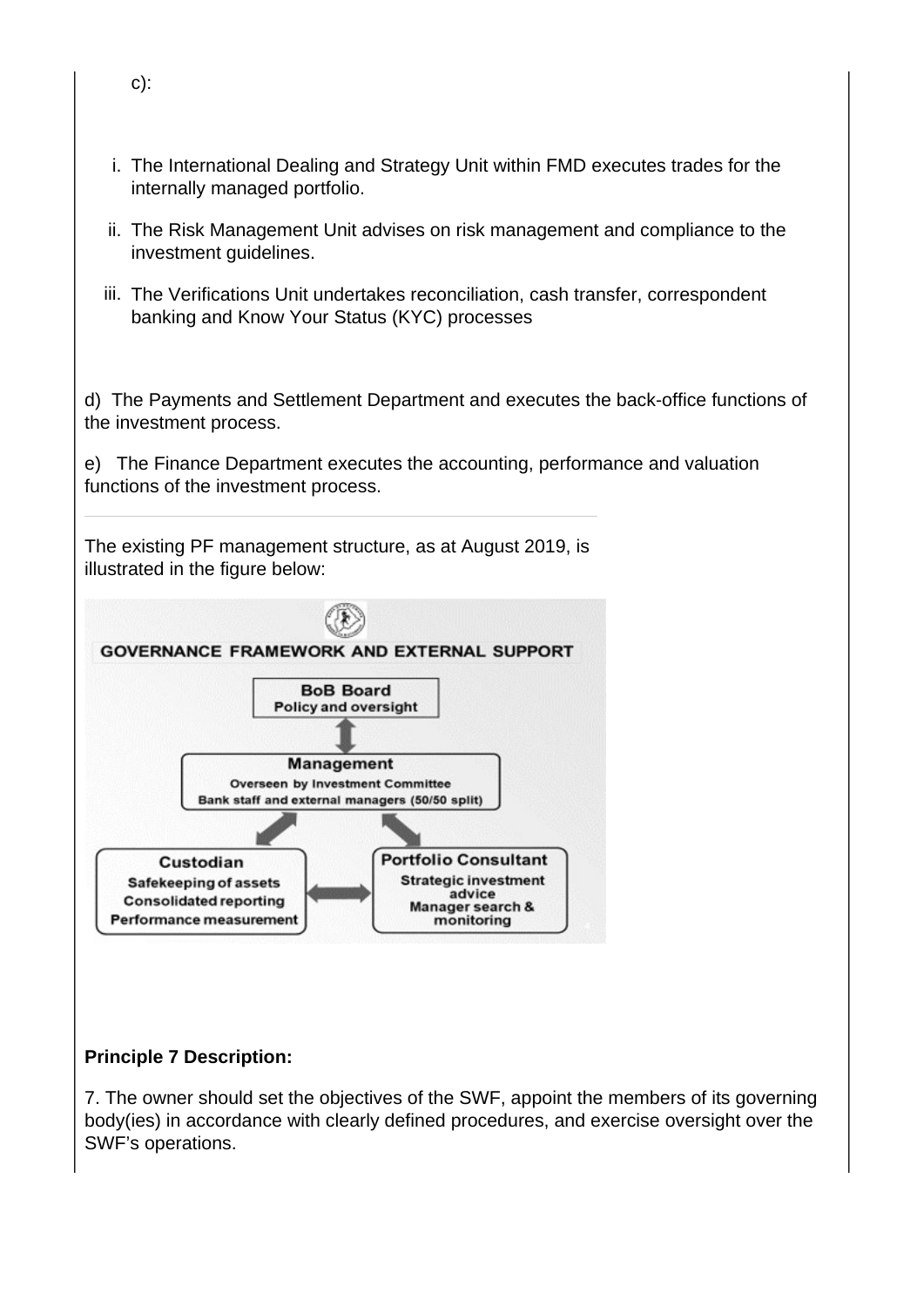## **Principle 7 Implementation:**

The Botswana Government performs the ownership role of the Pula Fund via representation on the Board of the Bank of Botswana and through the periodic consultations between the Governor of the Bank of Botswana and the Minister of Finance and Development Planning and annual reporting to Parliament and Cabinet. The Minister appoints the Board while the the President appoints the Governor and Deputy Governors. Through the Government appointed Board, which has direct representation for the Ministry, the Bank of Botswana performs the oversight on behalf of the government.

The management of the assets in the Pula Fund is subject to a regular review of the entire investment strategy, which is agreed between the Governor of the Bank of Botswana (representing the manager of the Pula Fund) and the Minister of Finance and Development Planning (representing the owner of the assets as in the Government's share of the Pula Fund and as the sole shareholder of the Bank of Botswana).

#### **Principle 8 Description:**

8. The governing body(ies) should act in the best interests of the SWF, and have a clear mandate and adequate authority and competency to carry out its functions.

### **Principle 8 Implementation:**

The Board of the Bank of Botswana executes its fiduciary role in full compliance with the Bank of Botswana Act. Its mandate is clear and its authority and independence is wellestablished, both in the Act and in practice.

The Board consists of representatives from the Bank of Botswana, the MFDP and the independent directors with in depth knowledge of the issues pertaining to the macroeconomic management, accounting, auditing and best practices in investment management.

#### **Principle 9 Description:**

9. The operational management of the SWF should implement the SWF's strategies in an independent manner and in accordance with clearly defined responsibilities.

#### **Principle 9 Implementation:**

The three-tier governance structure ensures that the Pula Fund is managed in an independent manner with clear separation of responsibilities. As such:

- a. the Board approves the overall framework for investment management and establishes the investment policy and strategic asset allocation
- b. the Investment Committee approves investment guidelines and decides on tactical deviations from the strategic asset allocation; and
- c. the Financial Markets Department executes the investment strategy in financial markets using both internal and external fund managers.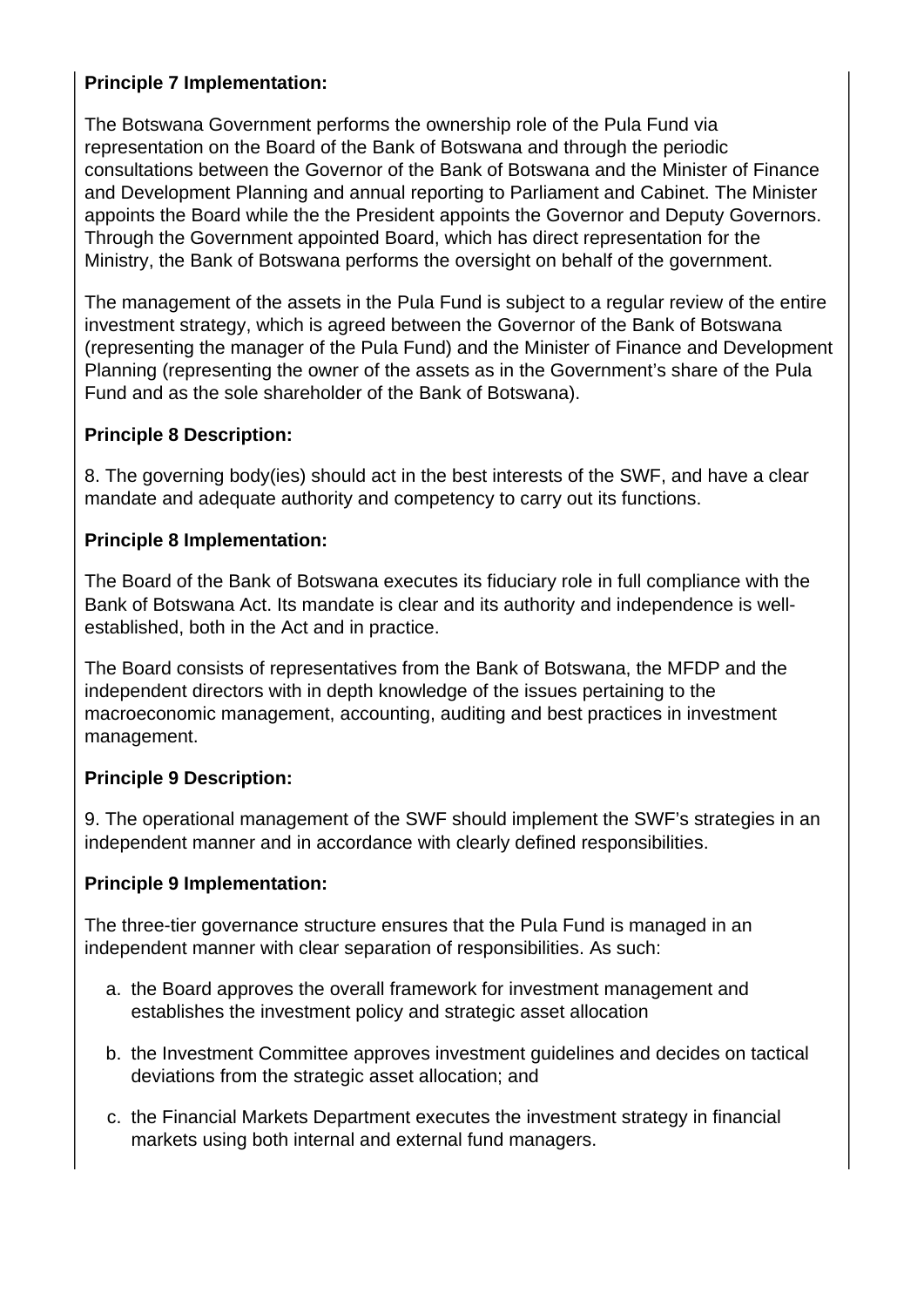# **Principle 10 Description:**

10. The accountability framework for the SWF's operations should be clearly defined in the relevant legislation, charter, other constitutive documents, or management agreement.

### **Principle 10 Implementation:**

The accountability framework is enshrined in Section 35 and Sections 66-68 of the Bank of Botswana Act. In this regard, the Bank of Botswana maintains accounts and records in accordance with sound accounting principles and prepares an annual set of financial statements in accordance with the international financial reporting standards. These are audited by independent external auditors approved by the Board of the Bank of Botswana.

The Board of the Bank of Botswana has – in accordance with the Act - an Audit and Risk Committee of the Board chaired by a non-executive Board member with vast experience in accounting and auditing.

The Audit and Risk Committee of the Board is responsible for the review of the financial statements of the Bank of Botswana, including the Government Investment Account. The external accountability is ensured by the legislation, as the Auditor General shall, if so requested by the Minister of Finance and Development Planning, examine and report on the accounts of the Bank of Botswana or any aspects of its operations (including the management of the Pula Fund).

#### **Principle 11 Description:**

11. An annual report and accompanying financial statements on the SWF's operations and performance should be prepared in a timely fashion and in accordance with recognized international or national accounting standards in a consistent manner.

#### **Principle 11 Implementation:**

In accordance with the Act, the Bank of Botswana produces an annual report on its operations, together with audited financial statements. The accounts are prepared in line with the International Financial Reporting Standards (IFRS). As well as the accounts, the annual report also includes reference to and changes made in the structure of the Pula Fund. The report is publicly available and it covers the calendar year and must be presented to the Minister of Finance and Development Planning by the end of March the following year. Thereafter, the Annual Report must be laid before the National Assembly within thirty days. This ensures parliamentary oversight over the management of the Pula Fund.

Beyond fulfilling a statutory requirement, the Annual Report is the principal means through which the Bank of Botswana reports on its operations, including the management of the Pula Fund.

Following publication, the Annual Report forms the basis of a series of economic briefings for stakeholders, including His Excellency the President of Botswana, the Cabinet, senior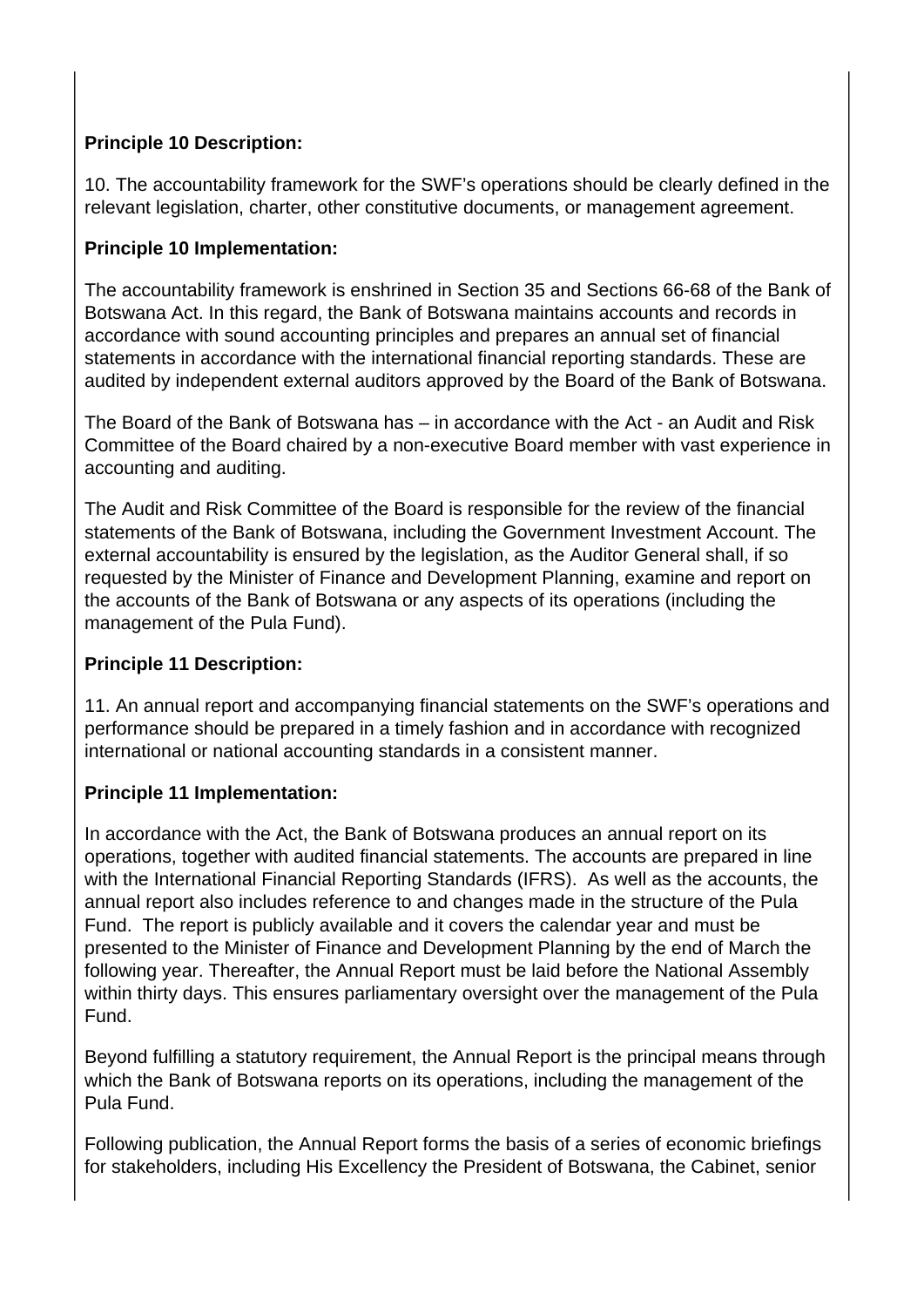government officials, parliamentarians, the media, business leaders and the diplomatic corps. The Annual Report has been produced annually since 1976 and is available on:

http://www.bankofbotswana.bw [4]

Principle 12 Description:

[12. The SWF's operations and f](http://www.bankofbotswana.bw/)inancial statements should be audited annually in accordance with recognized international or national auditing standards in a consistent manner.

Principle 12 Implementation:

Under the Bank of Botswana Act, the Bank of Botswana produces an annual report on its operations, together with audited financial statements. The Annual Report includes a discussion of the management of the Pula Fund (see above). The external auditor makes annual attestation that the financial statements are produced in accordance with the IFRS and the Bank of Botswana Act.

Principle 13 Description:

13. Professional and ethical standards should be clearly defined and made known to the members of the SWF's governing body(ies), management, and staff.

Principle 13 Implementation:

The Bank of Botswana adheres to high ethical standards and manages the Pula Fund assets in accordance with sound ethical practices. By nature of employment in the financial markets Department, staff members are expected to adhere to international ethical standards and best practices. Staff members are encouraged to attain relevant qualifications (e.g., CFA, ACI).

Principle 14 Description:

14. Dealing with third parties for the purpose of the SWF's operational management should be based on economic and financial grounds, and follow clear rules and procedures.

Principle 14 Implementation:

The investment policy and guidelines for the management of the Pula Fund are underpinned by the need to preserve purchasing power of assets, maintain liquidity at all times and to maximise return within acceptable risk parameters. Periodically, the entire investment strategy and strategic asset allocation is subjected to a comprehensive review. All investments, both internally and externally managed, are made in accordance with investment guidelines, where the only motivation is to meet the investment objectives of the Fund. Non-commercial considerations are not relevant for the management of the Pula Fund.

Principle 15 Description:

15. SWF operations and activities in host countries should be conducted in compliance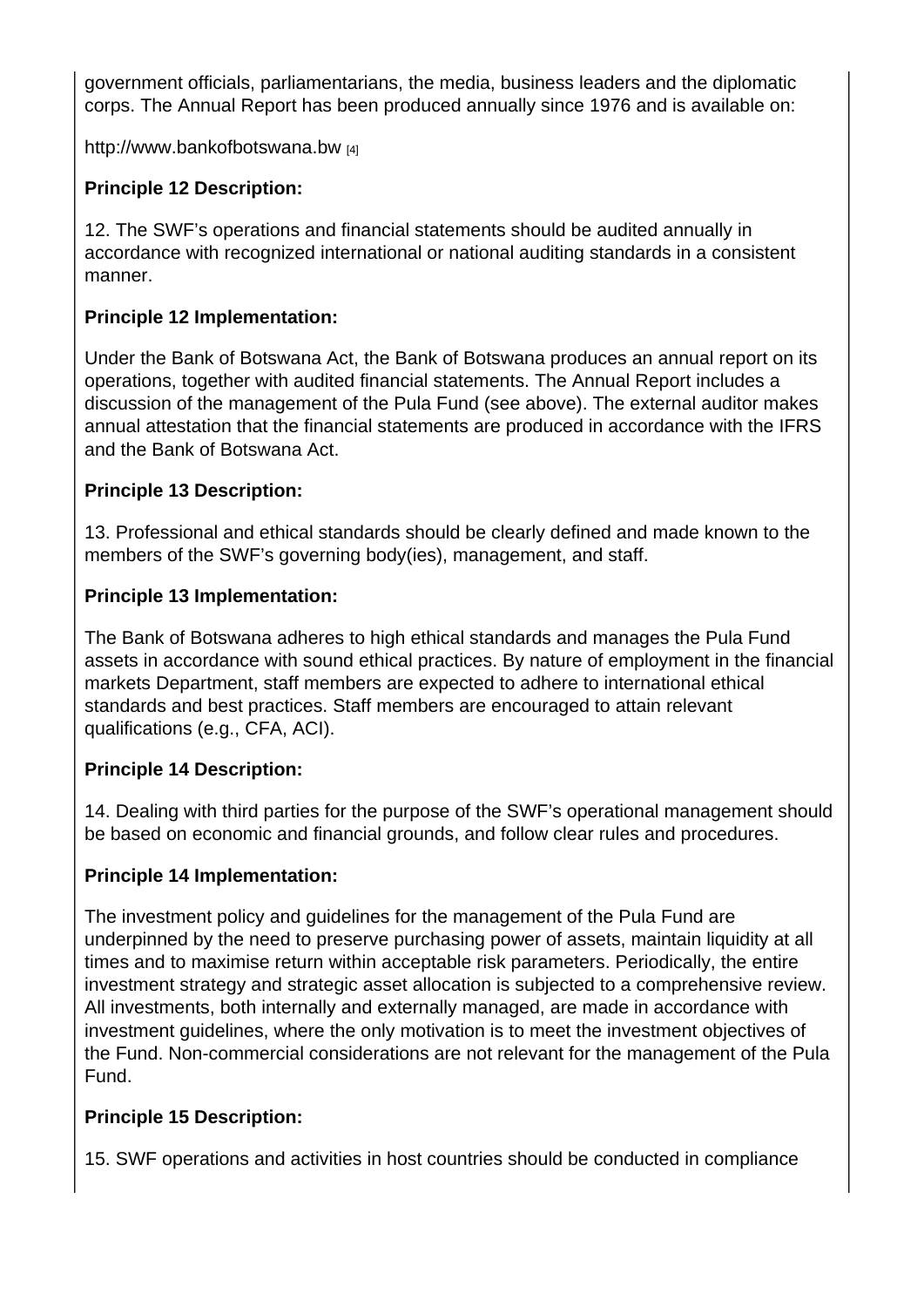with all applicable regulatory and disclosure requirements of the countries in which they operate.

# **Principle 15 Implementation:**

All investments in the foreign countries are in financial assets only and are undertaken in full compliance with the applicable regulatory framework and disclosure requirements in the countries in which the investments are made. A global custodian is appointed to ensure that legal compliance is always in place on all investments held in the Pula Fund. The PF external fund managers comply with regulatory and disclosure requirements in countries where they operate. Also, an international portfolio consultant is engaged to assure that best practice is adopted and followed at all times.

# **Principle 16 Description:**

16. The governance framework and objectives, as well as the manner in which the SWF's management is operationally independent from the owner, should be publicly disclosed.

### **Principle 16 Implementation:**

The Bank of Botswana in its role as investment manager is operationally independent from the owner represented by the Government Investment Account. The operational independence is enshrined in Sections 33 and 34 of the Bank of Botswana Act.

### **Principle 17 Description:**

17. Relevant financial information regarding the SWF should be publicly disclosed to demonstrate its economic and financial orientation, so as to contribute to stability in international financial markets and enhance trust in recipient countries.

#### **Principle 17 Implementation:**

The Bank of Botswana publishes relevant information in its Annual Reports and in Botswana Financial Statistics.

Furthermore, the size and nature of the investment of the Pula Fund in relation to the international markets in which it is invested poses no risks to financial stability in international financial markets. The information provided in the Annual Reports and Botswana Financial Statistics, along with the country's investment grade ratings by Standard and Poor's and Moody's Investors Service, enhances trust in recipient countries.

# **Investment and Risk Management Framework Pillar 3**

#### **Principle 18 Description:**

18. The SWF's investment policy should be clear and consistent with its defined objectives, risk tolerance, and investment strategy, as set by the owner or the governing body(ies), and be based on sound portfolio management principles.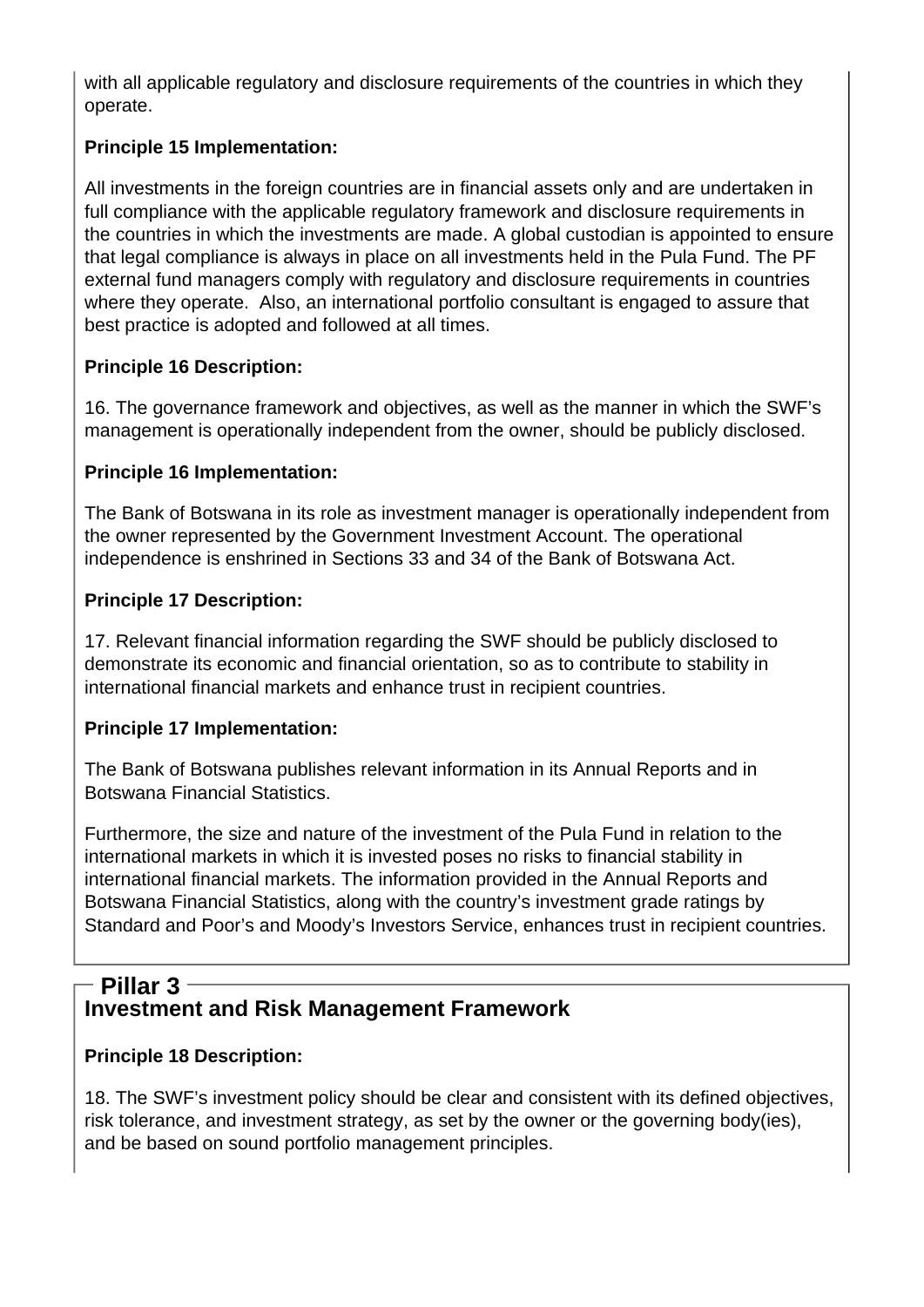18.1. The investment policy should guide the SWF's financial risk exposures and the possible use of leverage.

18.2. The investment policy should address the extent to which internal and/or external investment managers are used, the range of their activities and authority, and the process by which they are selected and their performance monitored.

18.3. A description of the investment policy of the SWF should be publicly disclosed.

# **Principle 18 Implementation:**

The investment policy and guidelines for the management of the Pula Fund are underpinned by the objective of preserving purchasing power of assets, maintain liquidity at all times and to maximise return within acceptable risk parameters.

Every five years, the entire investment strategy and strategic asset allocation is subjected to a review to ensure that they are in line with the owner's risk tolerance and current market environment, including the change in the range of investment opportunities. Proposed changes are then submitted to the Board for review and approval after which the related investment guidelines are drawn and approved by the IC.

The investment strategy does not allow the use of leverage and places emphasis on the application of sound risk management practices.

The Pula Fund is invested using both internal and external managers with specific guidelines and precise benchmarks for the measurement and assessment of investment performance. The global custodian assists with performance data, which are reconciled with external fund managers and subjected to performance attribution analysis. Furthermore, an external portfolio consultant assists the Investment Committee in the recruitment and monitoring of the externally managed funds. The Investment Committee regularly undertakes due diligence exercise to assess the operations of the fund managers.

Key elements of investment policy including objectives and major asset classes are publicly available.

# **Principle 19 Description:**

19. The SWF's investment decisions should aim to maximize risk-adjusted financial returns in a manner consistent with its investment policy, and based on economic and financial grounds.

19.1. If investment decisions are subject to other than economic and financial considerations, these should be clearly set out in the investment policy and be publicly disclosed.

19.2. The management of an SWF's assets should be consistent with what is generally accepted as sound asset management principles.

# **Principle 19 Implementation:**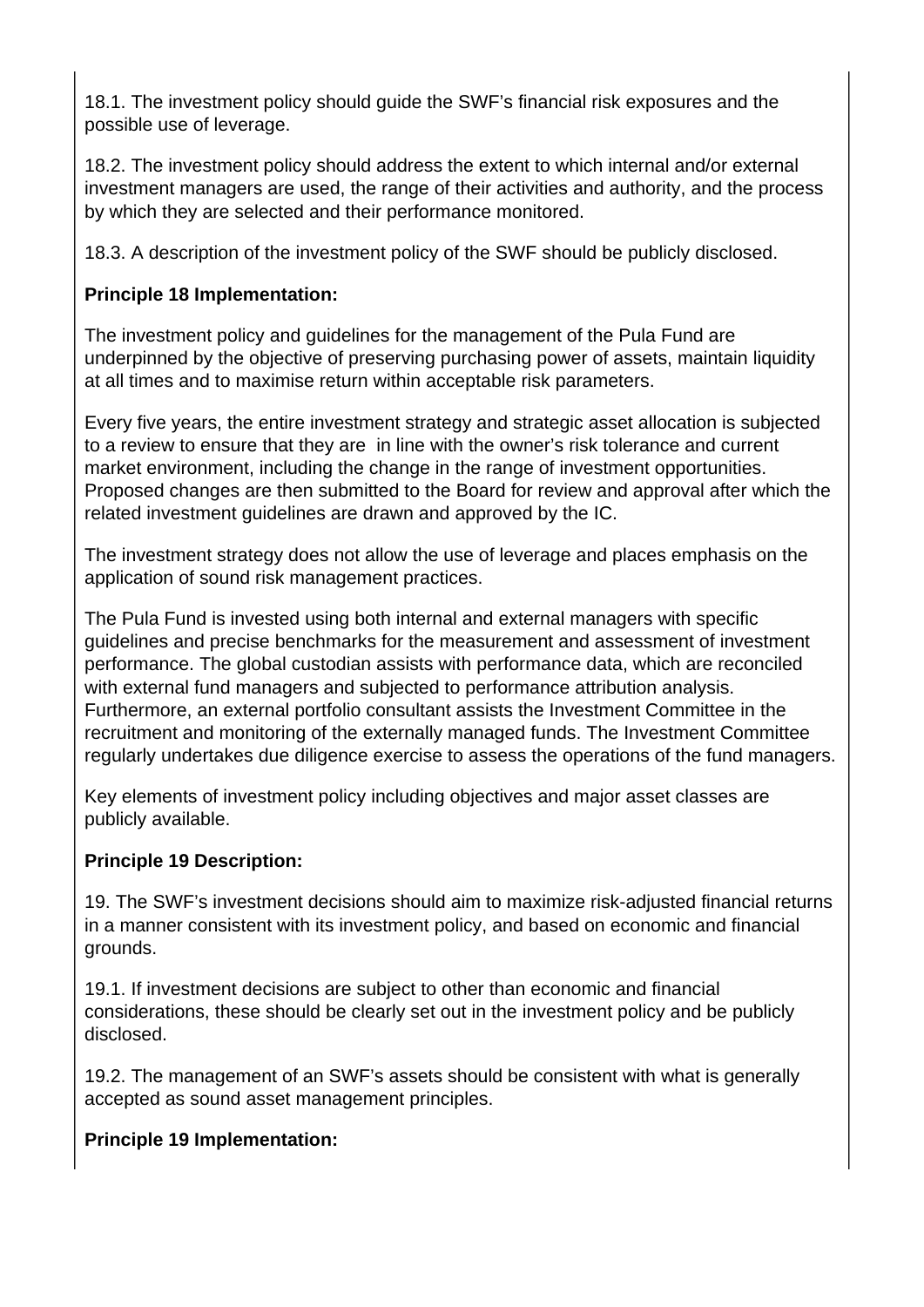The Bank's investment policy is guided by key objectives of safety, liquidity and return. The details are contained in the Annual Report.

The investment policy and guidelines for the management of the Pula Fund are underpinned by the objective of preserving purchasing power of assets, maintaining liquidity at all times and to maximising return within acceptable risk parameters.

All investment decisions are taken on the basis on economic and financial necessity.

All investment activities are executed in line with the highest standards for sound asset management. The investment management framework is guided by a clear governance structure resting on separation of duties, impartiality and accountability in all investment decisions.

# **Principle 20 Description:**

20. The SWF should not seek or take advantage of privileged information or inappropriate influence by the broader government in competing with private entities.

# **Principle 20 Implementation:**

The managers of the Pula Fund do not trade on any privileged information and is in no way influenced by the broader government in its activities. As the Pula Fund consists of foreign assets only, accordingly, there is no risk of competing with private domestic entities.

# **Principle 21 Description:**

21. SWFs view shareholder ownership rights as a fundamental element of their equity investments' value. If an SWF chooses to exercise its ownership rights, it should do so in a manner that is consistent with its investment policy and protects the financial value of its investments. The SWF should publicly disclose its general approach to voting securities of listed entities, including the key factors guiding its exercise of ownership rights.

# **Principle 21 Implementation:**

The Pula Fund is invested in both fixed income securities and global equities. Ownership rights are exercised as part of the specific external fund management contract with the objective of maximising the risk-adjusted return on all investments. Proxies are voted with this objective in mind.

All equities are managed through external fund managers and ownership rights are exercised in line with investment management contracts and these are done to protect the financial value of investments.

# **Principle 22 Description:**

22. The SWF should have a framework that identifies, assesses, and manages the risks of its operations.

22.1. The risk management framework should include reliable information and timely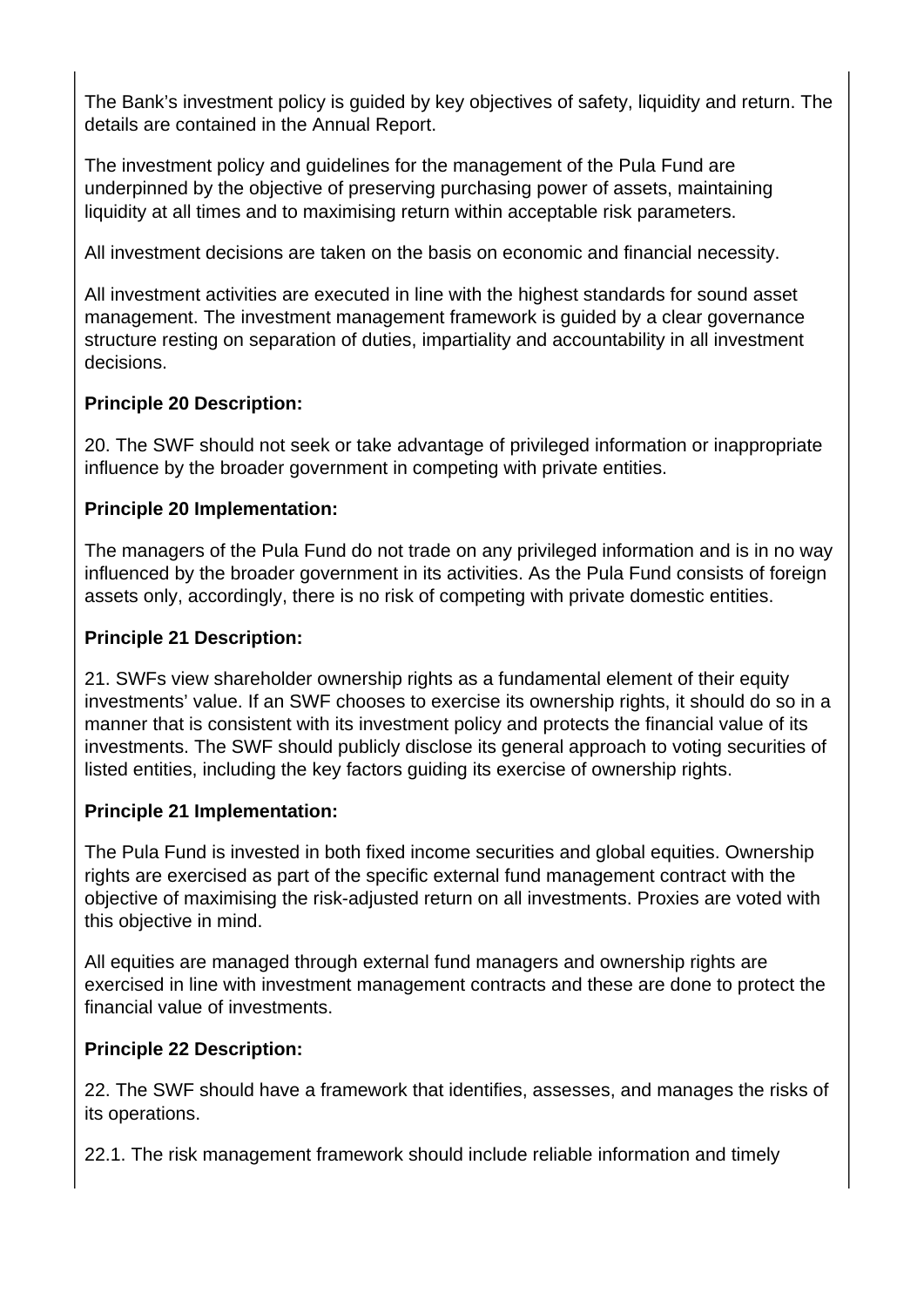reporting systems, which should enable the adequate monitoring and management of relevant risks within acceptable parameters and levels, control and incentive mechanisms, codes of conduct, business continuity planning, and an independent audit function.

22.2. The general approach to the SWF's risk management framework should be publicly disclosed.

# **Principle 22 Implementation:**

The investment strategy and strategic asset allocation is subject to a comprehensive review and all investments, both internally and externally managed, are subjected to a thorough and disciplined risk management framework. A specialist risk management function at the Bank of Botswana is responsible for the assessment of the overall portfolio risk to ensure that this is consistent with the specified level of risk tolerance and in compliance with the approved investment guidelines.

The portfolios are subjected to daily, monthly and quarterly risk management monitoring, which is reported to senior management in the Department, IC and the Board.

The non-financial risk is subject to mechanisms for addressing the operational risks, including business continuity planning, separation of the front, middle and back office function and the independent audit of both performance and actual returns on the portfolio.

The governance structure details are presented in the Annual Report of the Bank of Botswana as well as the risk management framework

#### **Principle 23 Description:**

23. The assets and investment performance (absolute and relative to benchmarks, if any) of the SWF should be measured and reported to the owner according to clearly defined principles or standards.

# **Principle 23 Implementation:**

The investment performance of the Pula Fund is calculated by the global custodian on a monthly and monthly basis and all assets are marked-to-market on a daily basis to ensure compliance with guidelines.

The investment performance is reported both in absolute and relative terms to the Board and the government.

#### **Principle 24 Description:**

24. A process of regular review of the implementation of the GAPP should be engaged in by or on behalf of the SWF.

#### **Principle 24 Implementation:**

Regular self-assessment of the GAPP implementation is reviewed in line with the request of the SWF and posted in the Bank's website to provide necessary access.